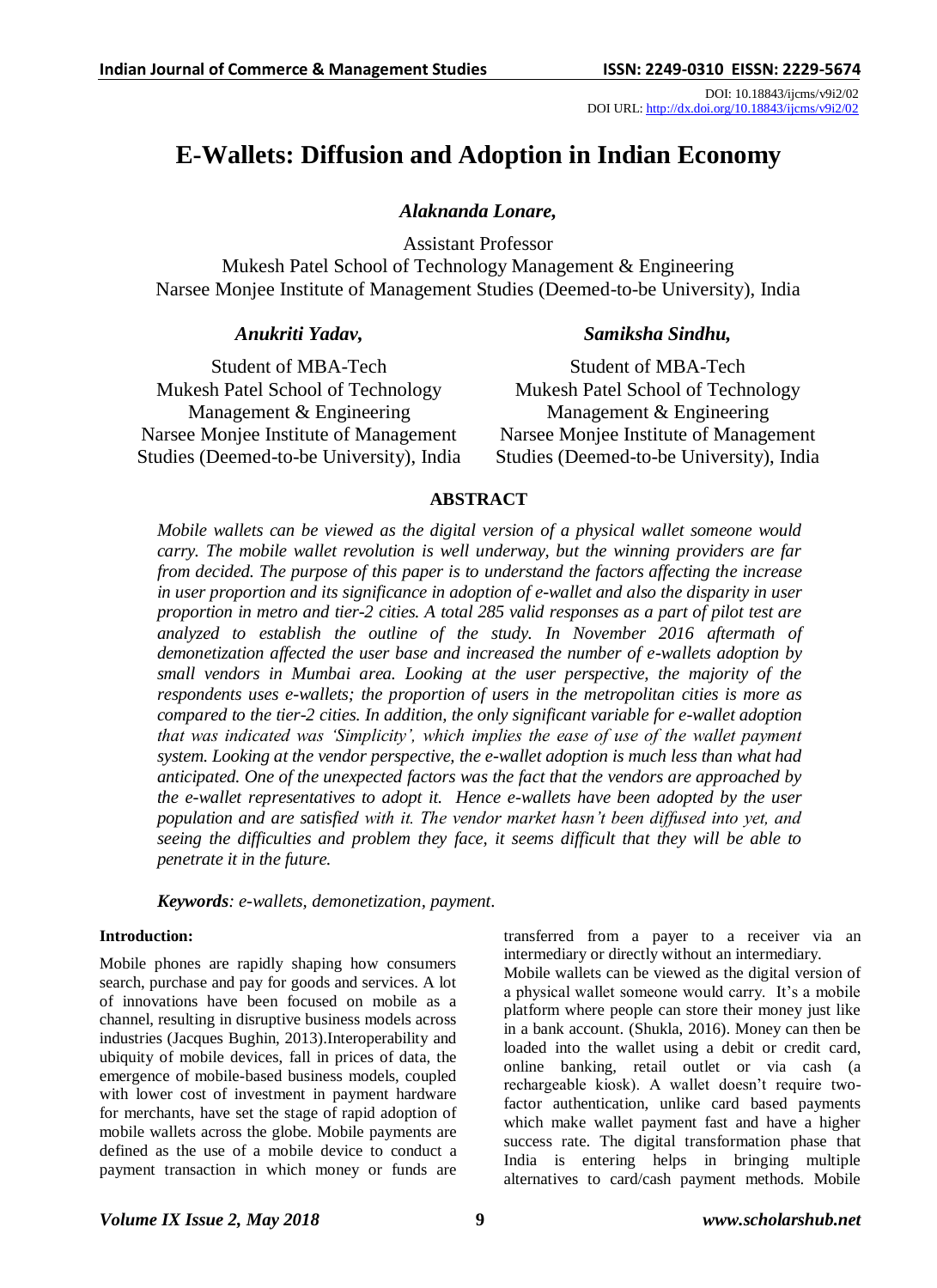payments have been suggested as a solution to facilitate micropayments in electronic and mobile commerce transactions and to encourage reduced use of cash at point-of-sales terminals (SHARMA, 2011). The different M-payment types along with the technology used and the purchase relationships that are currently used in India include: Message or browser payments; Application based payments; Contactless payments; Hybrid Payment devices. (SAMBHY, 2014) Mobile wallets in India can be grouped into three categories- Bank-led wallets, Telco-led wallets, and Independent wallets (M. Manikandan, 2016). The major players in the mobile wallet space are: PayTm, Mobiwik, M-Pesa, Freecharge, Ola – Money, Pockets etc. The demonetization of `1000 and `500 notes announced by the Indian government in November 2016, led to cash crisis in the Indian economy. This forced people to make transactions through electronic modes, especially via mobile wallets (CFO India, 2016). With a surge in wallet adoption due to demonetization, it's thought provoking to see whether people will stick to wallets or abandon it.

## **Review of Related Literature:**

The mobile wallet market in India is expected to grow at over 190 per cent to reach `1,512 billion by the financial year 2022 from the current level of about

`1.5 billion, says a study conducted jointly by trade body Assocham and business consulting firm RNCOS. (IANS, 2016)

Ernst & Young LLP, 2016 stated that the number of mobiles across the world far exceeds that of any other device and its adoption is increasing rapidly. There are 997 million mobile phone subscribers and 239 million smartphone users in India. The major factors that support the growth in mobile payments include: Declining handset prices; increased 3G and 4G penetration; the improvement in broadband connectivity because of the NOFN (National Optical Fibre Network) initiative taken by Digital India; interoperability; the ubiquity of mobile devices; Flexibility of technologies. Furthermore, the research was done on trends in Mobile Payments by Denis Dennehy, David Sammon inferred the following as contributing factors to the growth of m-payments: Offering added value for consumers, merchants, financial institutions and other participants in the ecosystem; User Experience; Easy to Use. The challenges for the same include: Complex value-chain with lack of co-operation; Financial regulation; Security/Risk (perception of security/risk); Cost; Unavailability of a broad range of mobile payment capable handset; Lack of interoperability/ lack of technology standards. (Denis Dennehy D. S., 2015) The growth of the Indian digital payments space is

expected to be driven by four trends that are also likely to impact how this industry looks in the future. These include: India going digital; "Favourable" regulatory environment; the emergence of Next Gen payment service providers; Enhanced customer experience. (The Boston Consulting Group, Inc. and Google India Private Limited, 2016) The increased customer usage of mobile wallet technology has also benefits for small scale business. These include: Reduced fraud; Decreased payment time; Expected decrease in processing fees; Better customer loyalty. (Shukla, 2016). The demonetization of `1000 and `500 notes led to the removal of 86 per cent of the currency in circulation which has resulted in a very severe contraction in money supply in the economy (National Institute of Public Finance and Policy, 2016). The mobile commerce and payments firm registered a traffic increase of 435% since the evening when the ban on bank notes was made public. The Paytm app also got a big push with a 200% increase in downloads in the past that day (TNN, 2016). The major gap noticed based on the various research papers and articles that were studied was: the main subject of study was digital payments and mobile payments. We referred to (Denis Dennehy D. S., 2015) for understanding the drivers, challenges and willingness to use mobile payments. The research papers have a generalized focus and there is a lack of emphasis on E-wallets.

E-wallets is a new phenomenon which is growing since 2010-11 in India. Based on the literature review performed by us (Shukla, 2016), we realized the perspective adopted for the research is that of retailers and market players. Also, there is an absence of deductive reasoning to link the conclusion provided to the data gathered.

Furthermore, the detailed research reports on Ewallets by consultancy firms (Ernst & Young LLP, 2016) (The Boston Consulting Group, Inc. and Google India Private Limited, 2016) does provide us with relevant data and inferences about the benefits, challenges and characteristics of E-wallets along with the factors responsible for their adoption and growth in Indian Economy. However, they have failed to discuss the retention rate and providing a perspective of the users of E-wallets as a payment method. In addition, there are no suggestions for the e-wallet industry to grow and the changes required to do the same. To understand the current standing of E-wallets in the Indian economy, it is crucial to study the impact of Demonetization on the payment method trends of the citizens and how it has benefitted the E-wallet industry. Along with this, there were various government policies that were changed and implemented to promote digital payments and the impact of the same has not been taken into consideration. The current scenario of the Indian economy is at a crucial turning point with the digital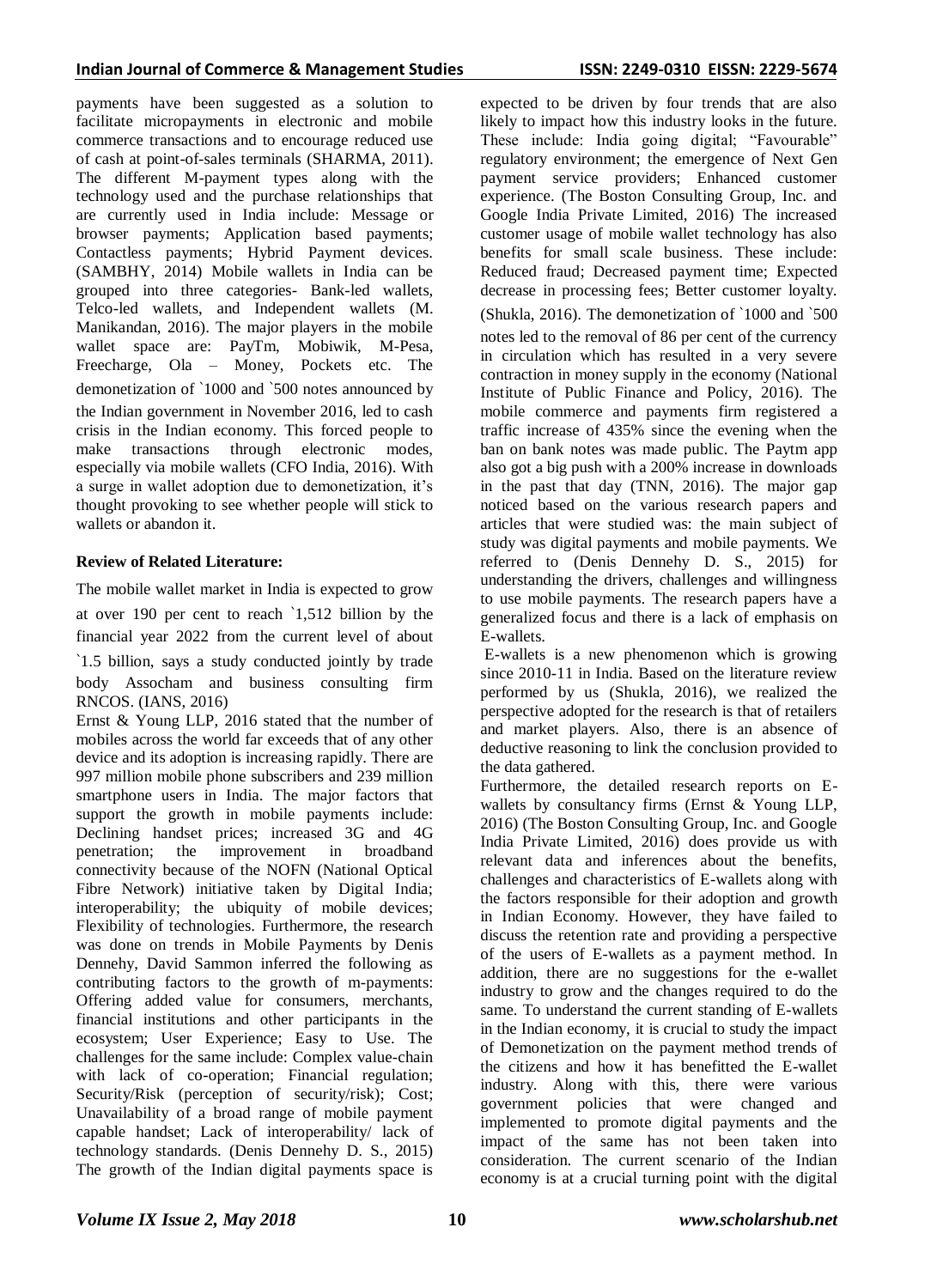#### **Indian Journal of Commerce & Management Studies ISSN: 2249-0310 EISSN: 2229-5674**

India initiative, demonetization and the government support that is emphasizing on educating and creating awareness about payment alternatives available to all the citizens. India is on the starting line to go cashless. Since E-wallets are one of the major methods that may be adopted, it becomes crucial to understand their current standing and provide future projections of the possibilities.

#### **Research Methodology:**

To study the extent of adoption of e-wallets and the factors affecting the same "Technology Acceptance Model" (TAM) is used.

To analyze the diffusion rate of e-wallets in metropolitan and tier-2 cities if there is a change in the mode of payments offered by small vendors following objectives and hypothesis are made.

#### **Research Objectives:**

- To understand the factors affecting the increase in user proportion and the significance of them.
- To understand the factors responsible for the variation in user proportion in metro and tier-2 cities.
- To gauge the impact of demonetization.
- To understand the current adoption of e-wallets by small vendors in Mumbai area.
- To study the trends that has increased the e-wallet usage.
- To study what may supplant e-wallets.

#### **Theoretical Framework:**

"Technology Acceptance Model" (TAM) is used as the standard reference model for explaining the diffusion of new Information and Communication Technology. This model is an adaptation of the theory of reasoned action proposed by Ajzen and Fishbein to explain and predict the behavior of people in a specific situation.

Perceived Usefulness of Mobile Wallet: Perceived usefulness is defined as "the degree to which an individual believes that using a particular system would enhance his or her performance".

Attitude toward Using Mobile Wallet: Attitude toward using is defined as an individual"s positive or negative feeling about performing the target behavior. Fishbein and Ajzen have persuasively argued that, in the context of the theory of reasoned action, an individual"s actual behavior hinged on that individual"s attitude toward that particular behavior.

## **Hypothesis:**

**1. Null Hypothysis:** Proportion of users of e-wallets was not impacted by demonetization.

Alternate Hypothesis: Proportion of users of e-wallets increased after demonetization.

**2. Null Hypothysis:** Proportion of users of e-wallets is equal in metropolitan and tier-2 cities.

Alternate Hypothesis: Proportion of users of e-wallets is more in metropolitan cities.

**3. Null Hypothysis:** Proportion of vendors using ewallets was not impacted by demonetization.

**Alternate Hypothesis:** Proportion of vendors using ewallets increased after demonetization.

#### **Sources of Data:**

- Survey
- Questionnaire

## **Sampling Procedures:**

- Simple Random Sampling: Sampling based on small, homogeneous and readily available population.
- Cluster Sampling: Cluster Sampling based on the location i.e. Metropolitan and Tier-2 cities
- Convenience Sampling: Convenience Sampling involves subjects with convenient accessibility and proximity.



When one is thinking about using an e-wallet, the perceived usefulness (expectation of result) also take into consideration the cost of this payment instrument, which will determine its relative perceived advantage. We thusly wind up with an expanded TAM that can be utilized to comprehend consumer acknowledgment of an innovation and not just by users inside an association

## **Figure 1 Modified TAM:**

#### **Methods of Data Analysis:**

#### **Analytical Tools:**

To measure the internal consistency of the variables: Cronbach"s Alpha

To measure the correlation between the factors: Factor Analysis; Binomial Logistic Regression

Software Tools: Excel; SPSS; Google Forms

#### **Hypothesis Testing**

Number of users before and after demonetization: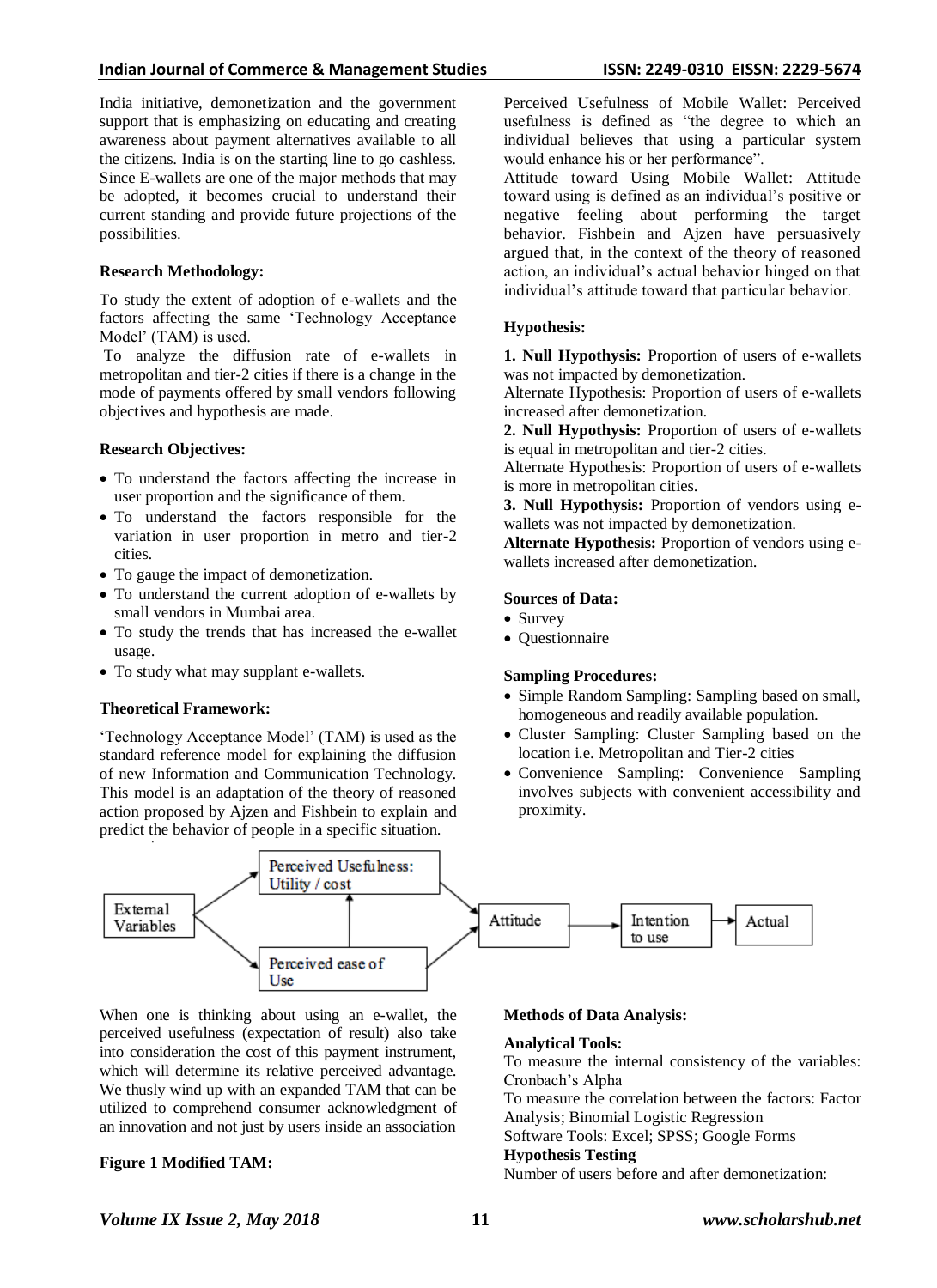#### **Indian Journal of Commerce & Management Studies ISSN: 2249-0310 EISSN: 2229-5674**

Ho:  $p2 \ge 0.658$ ; H1:  $p2 < 0.658$ 

- **p1:** Proportion of users using e-wallets before demonetization (0.658)
- **p2:** Proportion of users using e-wallets after demonetization

 $Z_{Cal} = -8.876$ ;  $Z_{Tab} = \pm 1.65$ 

As  $Z_{Cal} < Z_{Tab}$ , We will reject the null Hypothesis

Therefore,  $p2 > p1$  i.e. Proportion of Users after demonetization is lesser than proportion of Users before demonetization.

Population variation of e-wallet users in metropolitan and tier-2 cities:

**Ho:**  $p1 = p2$ ; H1:  $p1 > p2$ 

**p1:** Proportion of e-wallet users in metropolitan cities **p2:** Proportion of e-wallet users in tier-2 cities

$$
Z_{\text{Cal}} = 1.711; Z_{\text{Tab}} = 1.65
$$

As  $Z_{Cal} < Z_{Tab}$ , We will reject the null Hypothesis

Therefore, P1 >P2 i.e. Proportion of users in metropolitan cities is greater than proportion of users in tier-2 cities.

Population variation of vendors using e-wallets before and after demonetization:

**Ho:**  $p2 \le 0.179$ 

**H1:** p2 > 0.179

**p1:** Proportion of vendors using e-wallets before demonetization

 $p1 = 0.179$ 

p2: Proportion of vendors using e-wallets after demonetization

 $Z_{Cal} = 8.18; Z_{Tab} = 1.65$ 

As  $Z_{Cal} > Z_{Tab}$ , We will reject the null Hypothesis

Therefore,  $p2 > p1$  i.e. Proportion of Vendors after demonetization is greater than proportion of Vendors before demonetization.

Data Analysis (User Adoption)

285 people took part in the survey out of which 183 people use E-wallets and 102 do not.













**Figure 4: Location wise user adoption**

#### **Analysis of Wallet usage and preference:**



**Figure 1: Wallet Usage Analysis**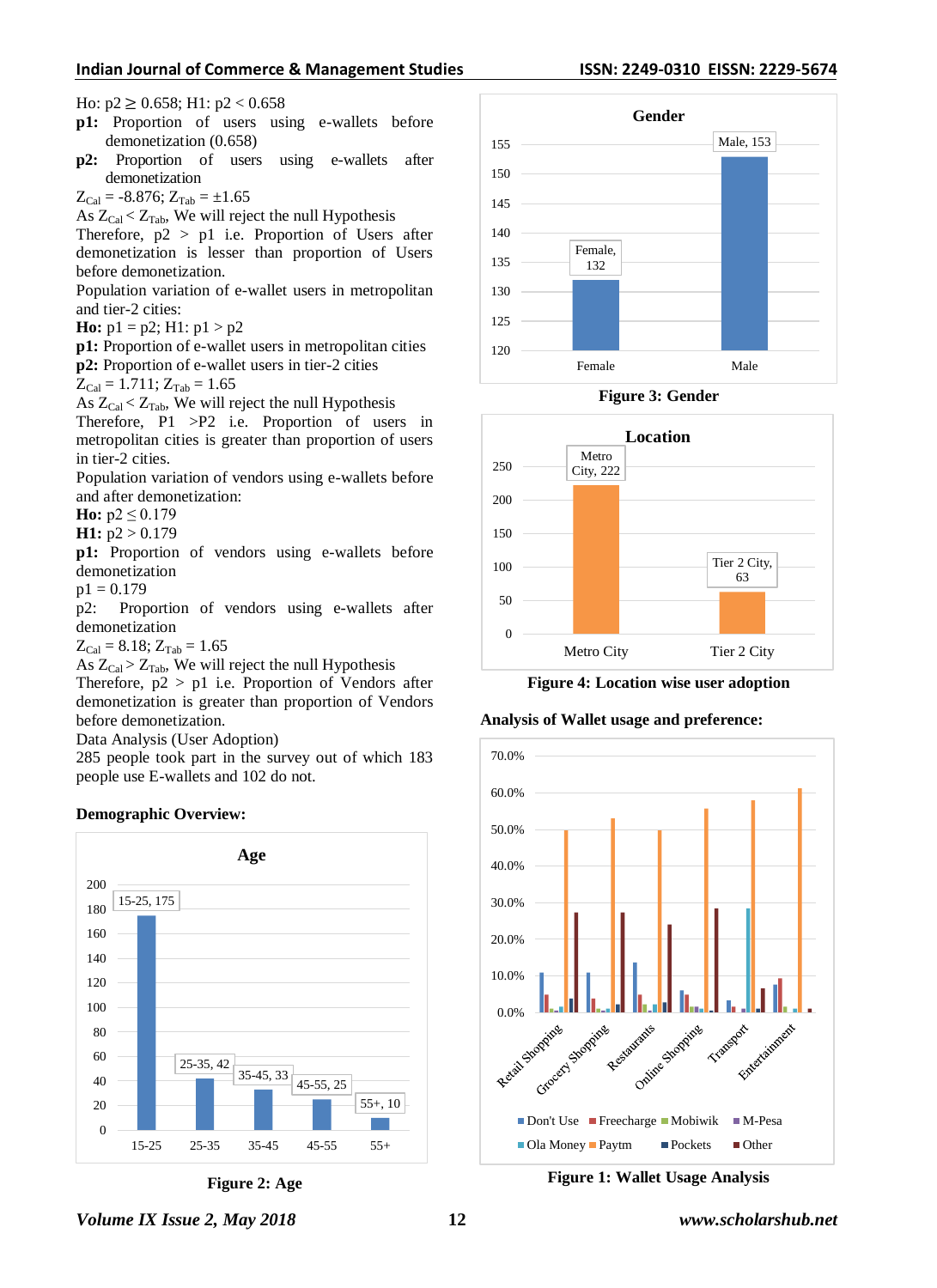It is quite clear that Paytm takes the lead in all the categories.

## **Impact of demonetization:**



**Figure 6: Impact of Demonetization on user adoption from the graph, we see that there is a little impact.**

## **Findings and Discussions (User Adoption):**

#### **Binary Logistic Regression:**

Since the correlation matrix's determinant (Factor analysis) is close to zero, the independent variables do not have multi-collinearity present. This ensures that the assumptions required for performing the binary logistic regression hold true.

The binary logistic regression:

## **Comparing our model with the null model:**

**Table 1: Omnibus Test (User)**

| <b>Omnibus Tests of Model Coefficients</b> |              |                |    |      |  |  |  |
|--------------------------------------------|--------------|----------------|----|------|--|--|--|
|                                            |              | Chi-<br>square | Df | Sig. |  |  |  |
|                                            | Step         | 324.967        |    | .000 |  |  |  |
| Step 1                                     | <b>Block</b> | 324.967        |    | .000 |  |  |  |
|                                            | Model        | 324.967        |    | .000 |  |  |  |
| Step 2                                     | Step         | 5.520          |    | .019 |  |  |  |
|                                            | <b>Block</b> | 330.488        | 2  | .000 |  |  |  |
|                                            | Model        | 330.488        | 2  | .000 |  |  |  |

**Interpretation:** Since the significance level is less than 0.05, the null hypothesis, i.e. the prediction model is insignificant is rejected. Hence, it can be interpreted that the prediction model is more significant than the null model.

**Interpreting the percentage of variance explained: Table 2: Variance Test (User)**

| <b>Model Summary</b> |                                     |      |      |  |  |  |  |
|----------------------|-------------------------------------|------|------|--|--|--|--|
| <b>Step</b>          | <b>Nagelkerke</b><br><b>R</b> Sqare |      |      |  |  |  |  |
|                      | 63.776                              | .669 | .912 |  |  |  |  |
|                      | 58.255                              | .675 | 920  |  |  |  |  |

a. Estimation terminated at iteration number 20 because maximum iterations have been reached. Final solution cannot be found.

**Interpretation:** The Nagelkerke R Square value is analogous to the R square value in linear/ multiple regression. Hence, it tells us the percentage of variance that can be explained by the analysed model. Hence, in this case, our model explains 92% variance.

| Interpreting the model accuracy: |  |                               |
|----------------------------------|--|-------------------------------|
|                                  |  | Table 3: Accuracy Test (User) |

| <b>Classification Table</b> |                       |                |                             |          |                                     |  |  |
|-----------------------------|-----------------------|----------------|-----------------------------|----------|-------------------------------------|--|--|
|                             |                       |                | <b>Predicted</b>            |          |                                     |  |  |
|                             | <b>Observed</b>       |                | Do you<br>use e-<br>wallets |          | <b>Percentage</b><br><b>Correct</b> |  |  |
|                             |                       |                | n <sub>0</sub>              | yes      |                                     |  |  |
|                             | Do you                | N <sub>0</sub> | 110                         | $\Omega$ | 100                                 |  |  |
| <b>Step</b>                 | use e-<br>wallets     | Yes            | 9                           | 175      | 95.1                                |  |  |
| 1                           | Overall<br>Percentage |                |                             |          | 96.9                                |  |  |
|                             | Do you                | N <sub>0</sub> | 110                         | 0        | 100                                 |  |  |
| Step<br>2                   | use e-<br>wallets     | Yes            | 9                           | 175      | 95.1                                |  |  |
|                             | Overall<br>Percentage |                |                             |          | 96.9                                |  |  |
| a. The cut value is .500    |                       |                |                             |          |                                     |  |  |

**Interpretation:** The Classification table summarizes the hits and misses in the classification process that was done based on our model. Hence, it can be seen that our model is 96.9% accurate.

## **Interpreting all the variables:**

**Table 4: Variable Significance Test (User)**

|                   |                                                 | в         | S.E.     | Wald  | Df | Sig. | Exp(B)             |
|-------------------|-------------------------------------------------|-----------|----------|-------|----|------|--------------------|
| Step              | How<br>often do<br>you use<br>mobile<br>wallets | 20.432    | 1321.430 | .000  | 1  | .988 | 7469756<br>20.848  |
|                   | Constant                                        | $-22.935$ | 1321.430 | .000  | 1  | .986 | .000               |
| Step <sub>2</sub> | How<br>often do<br>you use<br>mobile<br>wallets | 20.754    | 1303.600 | .000  | 1  | .987 | 1030789<br>659.810 |
|                   | Simplici<br>ty                                  | $-.556$   | .227     | 5.985 | 1  | .014 | .573               |
|                   | Constant                                        | $-21.118$ | 1303.600 | .000  | 1  | .987 | .000               |

**Interpretation:** The null hypothesis is that the variables are insignificant i.e. the B value should be 0. If the value under the Sig. column is less than 0.05, the null hypothesis is rejected and it can be interpreted that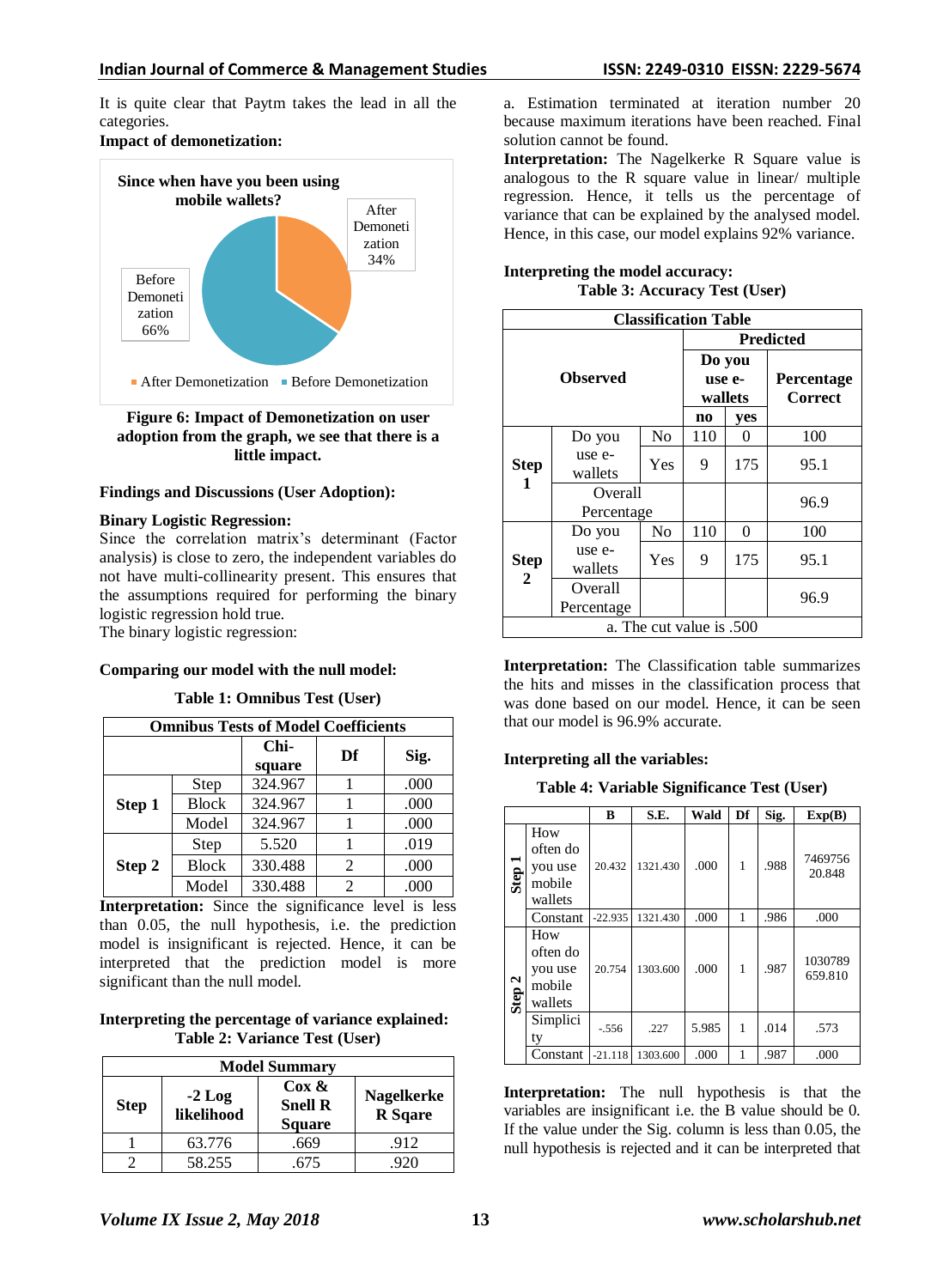the variable is significant. Hence, from the above table it can be interpreted that the significant variables are: **Simplicity:**

With every 1 unit change in simplicity, there is a 0.573% chance of the user adopting e-wallets.

## **Finding and Discussion (Vendor Adoption):**

We took data from 50 different vendors selling fruits, vegetable or small makeshift shops. Out of which 23 vendors use, e-wallets and 27 do not. Analysing the impact of demonetization



## **Figure 7: Impact of Demonetization on vendor adoption**

It is clear that demonetization has an effect on e-wallet adoption.

#### **Data Analysis using tools (Vendor Adoption) Binary logistic regression**

Since the correlation matrix's determinant (Factor analysis) is close to zero, the independent variables do not have multi-collinearity present. This ensures that the assumptions required for performing the binary logistic regression hold true.

The binary logistic regression:

## **Comparing our model with the null model: Table 5: Omnibus Test (Vendor)**

| <b>Omnibus Tests of Model Coefficients</b> |              |                |    |      |  |  |  |
|--------------------------------------------|--------------|----------------|----|------|--|--|--|
|                                            |              | Chi-<br>square | df | Sig. |  |  |  |
| Step                                       | Step         | 39.425         | 1  | .000 |  |  |  |
|                                            | <b>Block</b> | 39.425         |    | .000 |  |  |  |
|                                            | Model        | 39.425         | 1  | .000 |  |  |  |
|                                            | Step         | 4.745          | 1  | .029 |  |  |  |
| Step<br>$2^{^{-}}$                         | <b>Block</b> | 44.170         | 2  | .000 |  |  |  |
|                                            | Model        | 44.170         | 2  | .000 |  |  |  |

**Interpretation:** Since the significance level is less than 0.05, the null hypothesis, i.e. the prediction model is insignificant is rejected. Hence, it can be interpreted that the prediction model is more significant than the null model.

**Interpreting the percentage of variance explained: Table 6: Variance Test (Vendor)**

| <b>Step</b> | $-2$ Log<br>likelihood | $\cos \alpha$<br><b>Snell R</b><br><b>Square</b> | <b>Nagelkerke</b><br><b>R</b> Square |
|-------------|------------------------|--------------------------------------------------|--------------------------------------|
|             | $27.034^{\rm a}$       | .560                                             | .747                                 |
|             | $22.289^{\rm a}$       | 602                                              | 803                                  |
|             |                        |                                                  |                                      |

a. Estimation terminated at iteration number 20 because maximum iterations have been reached. Final solution cannot be found.

**Interpretation:** The Nagelkerke R Square value is analogous to the R square value in linear/ multiple regression. Hence, it tells us the percentage of variance that can be explained by the analysed model. Hence, in this case, our model explains 80.3% variance.

## **Interpreting the model accuracy:**

**Table 7: Accuracy Test (Vendor)**

| <b>Classification Table</b> <sup>a</sup> |                           |                   |                  |      |                       |  |  |
|------------------------------------------|---------------------------|-------------------|------------------|------|-----------------------|--|--|
|                                          |                           |                   | <b>Predicted</b> |      |                       |  |  |
| <b>Observed</b>                          |                           |                   |                  |      | Do_You_Use Percentage |  |  |
|                                          |                           |                   | N <sub>0</sub>   | Yes  | <b>Correct</b>        |  |  |
| Step                                     |                           | No                | 25               |      | 100.0                 |  |  |
|                                          | Do_You_Use                | $\overline{Y}$ es | .5               | 18   | 78.3                  |  |  |
|                                          | Overall Percentage        |                   |                  | 89.6 |                       |  |  |
| Step<br>$\overline{2}$                   | Do_You_Use                | No                | 25               |      | 100.0                 |  |  |
|                                          |                           | Yes               | 5                | 18   | 78.3                  |  |  |
|                                          | <b>Overall Percentage</b> |                   |                  |      | 89.6                  |  |  |
|                                          | a. The cut value is .500  |                   |                  |      |                       |  |  |

**Interpretation:** The Classification table summarizes the hits and misses in the classification process that was done based on our model. Hence, it can be seen that our model is 89.6% accurate.

## **Interpreting all the variables:**

**Table 8: Variable Significance Test (Vendor)**

| <b>Variables in the Equation</b>             |                                                                |           |          |       |   |      |                |  |
|----------------------------------------------|----------------------------------------------------------------|-----------|----------|-------|---|------|----------------|--|
|                                              | Wald<br>S.E.<br>Sig.<br>df<br>B<br>Exp(B)                      |           |          |       |   |      |                |  |
| Step $1^a$                                   | Frequency                                                      | 21.154    | 5847.243 | .000  | 1 | .997 | 1538561206.598 |  |
|                                              | Constant                                                       | $-22.764$ | 5847.243 | .000  | 1 | .997 | .000           |  |
|                                              | Frequency                                                      | 21.153    | 5723.358 | .000  | 1 | .997 | 1536201862.128 |  |
| Step $2^b$                                   | Awareness                                                      | .727      | .368     | 3.895 | 1 | .048 | 2.069          |  |
|                                              | 5723.358<br>$-24.928$<br>Constant<br>.997<br>.000<br>.000<br>1 |           |          |       |   |      |                |  |
| a. Variable(s) entered on step 1: Frequency. |                                                                |           |          |       |   |      |                |  |
|                                              | b. Variable(s) entered on step 2: Awareness.                   |           |          |       |   |      |                |  |

**Interpretation:** The null hypothesis is that the variables are insignificant i.e. the B value should be 0. If the value under the Sig. column is less than 0.05, the null hypothesis is rejected and it can be interpreted that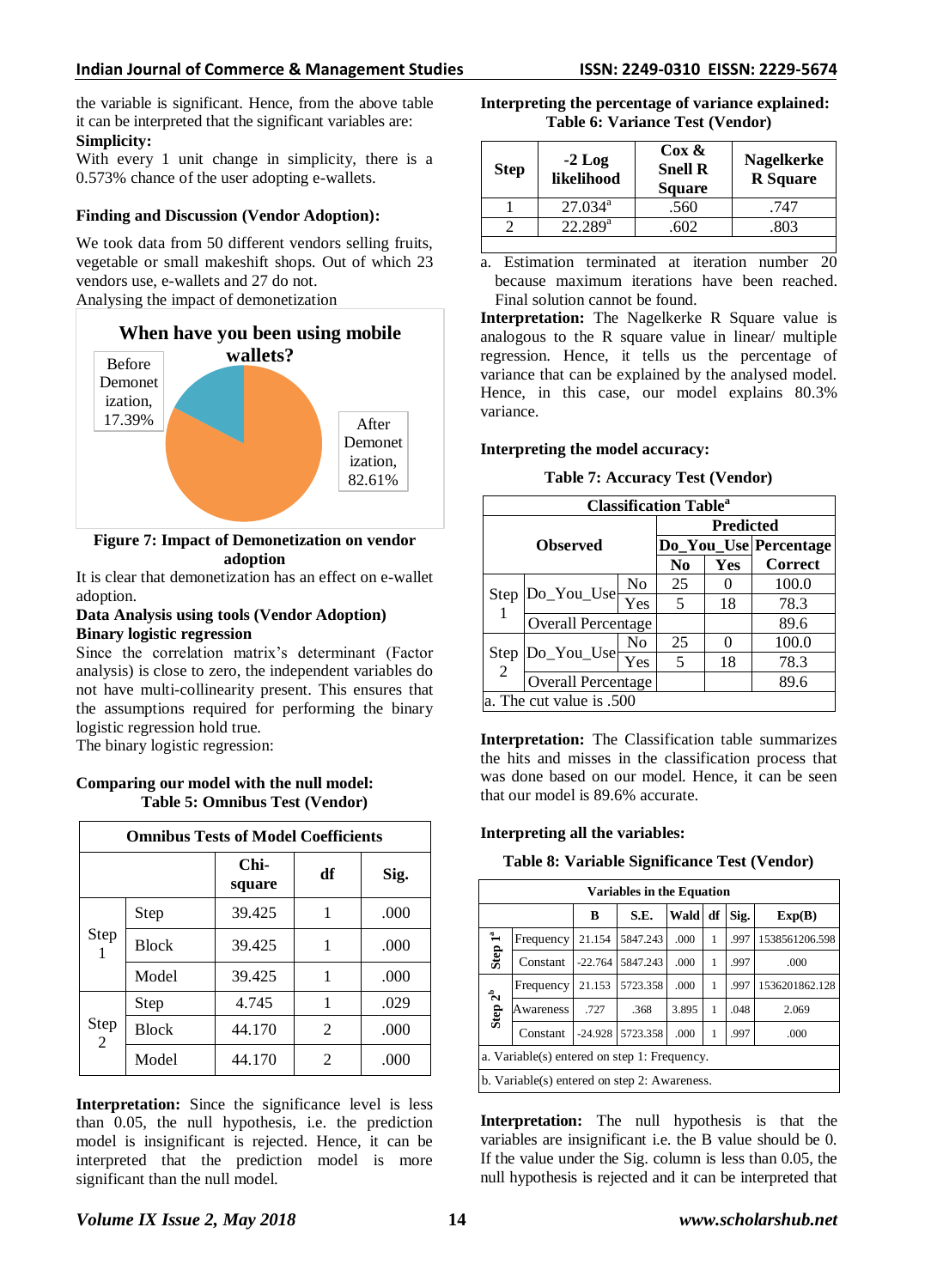the variable is significant. Hence, from the above table it can be interpreted that the significant variables are:

#### **Awareness:**

With every one unit change in awareness there is a 2.069% chance of the user adopting e-wallets.

#### **Conclusion and Recommendation:**

# **Conclusions and Implications:**

#### **User Perspective:**

The proportion of users in the metropolitan cities is more as compared to the tier-2 cities.

Demonetization didn"t impact the adoption rate as much as we had initially thought.

The only significant variable that was indicated was "Simplicity" which basically implies the ease of use of the wallet payment system.

#### **Vendor Perspective:**

The e-wallet adoption is much less than what we had anticipated. Even though our initial assumption about the impact of demonetization was right, we had overestimated it.

One of the unexpected factors was the fact that the vendors are approached by the e-wallet representatives to adopt it. The fruit and vegetable vendors, which were our target sample, face an issue in the supply chain integration. Our research helped in the discovery that the wholesalers that sell the vegetables and fruits to these vendors don"t accept payment from the wallets and moreover, payments by cash are incentivized. This was a major reason behind the reluctance to adopt e-wallets. Also, even though demonetization did encourage few of the vendors to adopt e-wallets, the impact fizzled down after a few weeks, when the cash crunch ended. Hence, even though they had started accepting payments via the wallets, the practical usage which was measured by the ratio of sales, was very less.

Apart from this, there is a fundamental flaw, a significant proportion was hesitant to shift to a smartphone which is a basic requirement for using ewallets. The reason behind this was the cost of the smartphone and the learning curve that comes with it, which according to them is not worth the hassle. Based on the points mentioned above, as a concluding note we would like to say that e-wallets have been adopted by the user population and are satisfied with it. The vendor market hasn"t been diffused into yet, and it will be difficult for them to be able to penetrate it in the future.

## **Recommendations:**

Based on the findings and conclusion, following recommendations are suggested:

The researchers recommend the e-wallets to be integrated better with the bank system.

The researchers recommend that the e-wallets should be integrated in the supply chain, i.e. should be adopted by the suppliers in order to enter the vegetable-vendor market.

The researchers recommend spreading more awareness to smaller sectors, to be better integrated.

The researchers recommend the e-wallets to find a way to diffuse into tier-2 and tier-3 cities as the user population is much more, and the proportion is still untapped.

The researchers recommend making the entire payment method more seamless and ensuring the hardware is easily accessible by everybody. This can be done by partnering with the mobile-phone companies.

## **References:**

- Aidan Duanea, P. O. (2012). *Realising M-Payments: modelling consumers' willingness to M-pay using Smart Phones.* Ottawa: Taylor & Francis.
- CFO India. (2016, December 06). Post demonetization, *Indians prefer mobile wallets to plastic money.* Retrieved from cfoindia.in: http://www.cfoindia.in/article/2016/12/06/postdemonetization-indians-prefer-mobilewallets-plastic-money
- Chernykh, P. (2016, April 13). *Mobile Payments to Continue Showing Strong Adoption Rate.*  Retrieved from Coinspeaker: http://www.coinspeaker.com/2016/04/13/mo bile-payments-continue-showing-strongadoption-rate/
- Denis Dennehy, D. S. (2015). Trends in mobile payments research: A literature review. Cork: *Journal of Innovation Management.*
- Denis Dennehy, F. L. (2012). M-payments: Exploring the Process of Creating and Delivering Value. Innovation for Financial Services Summit. Luxembourg: researchgate.net.
- Dhapola, S. (2017, Jan 1). BHIM app for UPI-based payments: Everything you need to know. Retrieved from http://indianexpress.com: http://indianexpress.com/article/technology/te ch-news-technology/pm-narendra-modilaunches-bhim-app-for-upi-all-yourquestions-answered-4452909/
- Ernst & Young LLP. (2016). *The case for Mobile Payments in India.* Kolkata, India.
- Ernst & Young LLP. (2016). *The case for Mobile Payments in India.* Kolkata: Ernst & Young LLP.
- IANS. (2016, December 16). Indian m-wallet market expected to be `1,512 billion by FY22. Retrieved from http://indianexpress.com: http://indianexpress.com/article/technology/te ch-news-technology/indian-m-wallet-marketexpected-to-be-rs-1512-bn-by-fy22-4448353/